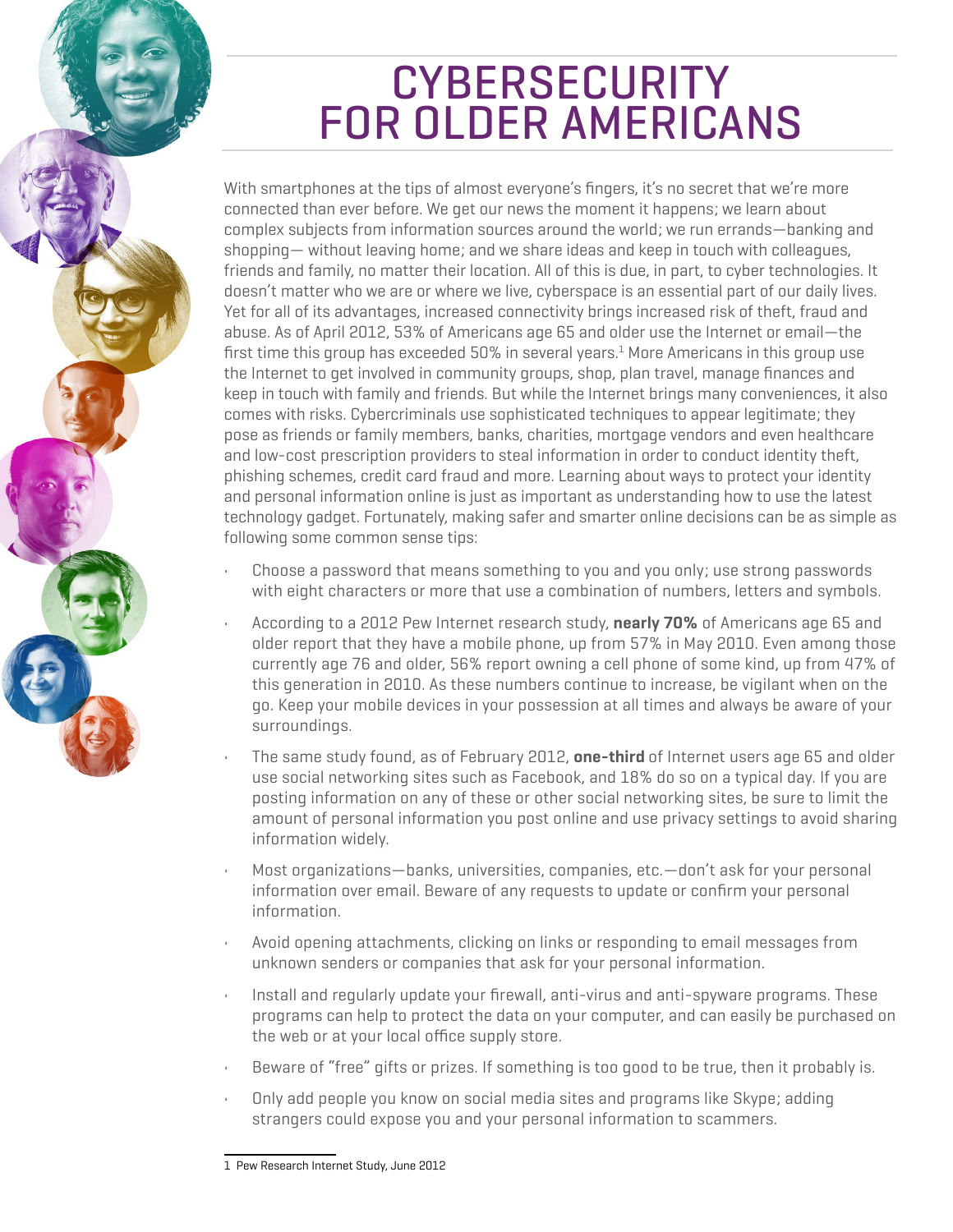#### **CYBERSECURITY FOR OLDER AMERICANS**

### PROTECT YOURSELF FROM ONLINE FRAUD

Take the following precautions online to protect yourself from fraud:

#### **Seeking Medical Advice**

- Be sure to confirm that the source of information being provided is credible and legitimate.
- Many pharmaceutical companies create websites with information to sell products.
- Look for sites ending in .edu (for education) or .gov (for government).

#### **Banking**

- Avoid accessing your personal or bank accounts from a public computer or kiosk.
- Don't reveal personally identifiable information such as your bank account number or social security number to unknown sources.
- When paying a bill online or making an online donation, be sure that you type the website URL into your browser instead of clicking on a link.

#### **Shopping**

- Make sure the website address starts with "https," is stands for secure.
- Look for the padlock icon at the bottom of your browser, which indicates that the site uses encryption.
- Type new website URLs directly into the address bar instead of clicking on links.

### HOW TO STAY INVOLVED AND ADDITIONAL RESOURCES

Become an advocate in your community, help educate and empower the public to take steps to protect themselves and their families online.

- Become a Friend of the Campaign by visiting [www.dhs.gov/stopthinkconnect](http://www.dhs.gov/stopthinkconnect).
- Discuss safe online practices with your fellow employees, neighbors, friends and family.
- Inform your community about the Stop.Think.Connect. Campaign and the resources available.
- Blog or post on social networking websites about the issue of cybersecurity and the Stop.Think.Connect. Campaign.
- Host a cybersecurity activity in your community.